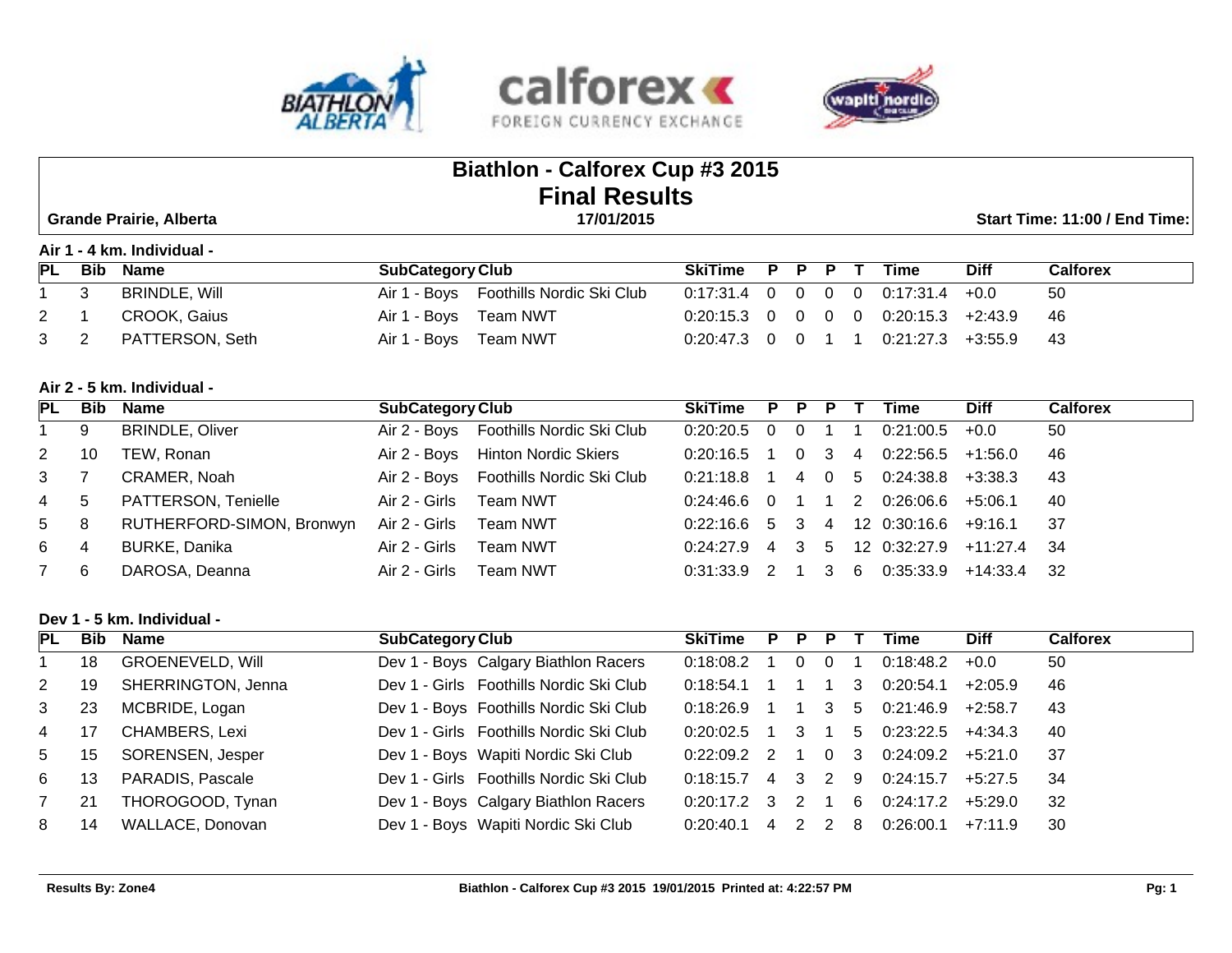# **Dev 1 Continued ... - 5 km. Individual -**

| <b>PL</b>     |     | <b>Bib Name</b>         | <b>SubCategory Club</b>                 | <b>SkiTime</b>      |    | P P               | P. |    | Time                                   | <b>Diff</b> | <b>Calforex</b> |
|---------------|-----|-------------------------|-----------------------------------------|---------------------|----|-------------------|----|----|----------------------------------------|-------------|-----------------|
| 9             | 11  | BROUGH, Lyndon          | Dev 1 - Boys Wapiti Nordic Ski Club     | $0:21:01.7$ 2 3 3 8 |    |                   |    |    | 0:26:21.7                              | +7:33.5     | -28             |
| 10            | 12  | ALTWASSER, Kaitlyn      | Dev 1 - Girls Foothills Nordic Ski Club | $0:19:46.2$ 5 3 3   |    |                   |    |    | 11 0:27:06.2                           | +8:18.0     | -26             |
| 11            | 20  | PATTERSON, Davida       | Dev 1 - Girls Team NWT                  |                     |    |                   |    |    | $0:24:17.5$ 2 5 2 9 0:30:17.5 +11:29.3 |             | - 24            |
| 12            | -22 | <b>CUNNINGHAM, Elli</b> | Dev 1 - Girls Team NWT                  | $0:26:50.0$ 3 3 0 6 |    |                   |    |    | 0:30:50.0                              | +12:01.8    | - 22            |
| 13            | -24 | HOPKINS, Miranda        | Dev 1 - Girls Wapiti Nordic Ski Club    | $0.27:23.2$ 5       |    |                   | -5 | 11 | 0:34:43.2                              | +15:55.0    | - 20            |
| <b>DNS 16</b> |     | BROWN, Abigail          | Dev 1 - Girls Edmonton Nordic Ski Club  | ***                 |    | $0\quad 0\quad 0$ |    |    | ***                                    | $***$       |                 |
| <b>DNS 25</b> |     | CROOK, Michaela         | Dev 1 - Girls Team NWT                  | $***$               | 0. | $0\quad 0$        |    |    | $***$                                  | ***         |                 |

# **Dev 2 - Girls - 6.25 km. Individual -**

| PL | Bib                   | Name               | Club                      | SkiTime P P P P T                          |  |  | Time | <b>Diff</b> | <b>Calforex</b> |
|----|-----------------------|--------------------|---------------------------|--------------------------------------------|--|--|------|-------------|-----------------|
|    |                       | 28 KLOTZ, Annika   | Foothills Nordic Ski Club | $0:24:05.6$ 1 2 5 3 11 0:31:15.6 +0.0      |  |  |      |             | 50              |
| 2  |                       | 26 MINARIK, Anna   | Edmonton Nordic Ski Club  | $0:25:30.6$ 2 2 3 4 11 $0:32:50.6$ +1:35.0 |  |  |      |             | - 46            |
|    |                       | 3 27 DALY, Brianna | Camrose Vikings           | $0:29:19.8$ 3 3 4 3 13 0:37:59.8 +6:44.2   |  |  |      |             | - 43            |
|    | <b>Jury Decisions</b> |                    |                           |                                            |  |  |      |             |                 |

**Bib:** 28 **Time:** -0:00:10.0 **Reason:** Range Credit

# **Dev 2 - Boys - 6.25 km. Individual -**

| PL             |    | <b>Bib Name</b>   | Club                           | SkiTime                         | P P P      |     |     | Time                           | <b>Diff</b> | <b>Calforex</b> |
|----------------|----|-------------------|--------------------------------|---------------------------------|------------|-----|-----|--------------------------------|-------------|-----------------|
|                | 34 | KELLY, Kieran     | Calgary Biathlon Racers        | $0:21:37.7$ 1                   | $0\quad 0$ |     | 2   | 0:22:57.7                      | $+0.0$      | 50              |
| 2              | 30 | POON, Sam         | Edmonton Nordic Ski Club       | $0:21:21.0$ 2 1 0 2             |            |     | - 5 | 0:24:41.0                      | +1:43.3     | 46              |
| 3 <sup>1</sup> | 31 | STEPAN, Jakub     | Camrose Vikings                | $0:23:24.7$ 2 0 1 3 6 0:27:24.7 |            |     |     |                                | +4:27.0     | -43             |
| $\overline{4}$ | 29 | MCLEAN, Sean      | Foothills Nordic Ski Club      |                                 |            |     |     | 0:21:48.9 2 2 5 2 11 0:29:08.9 | +6:11.2     | -40             |
| $5 -$          | 32 | SAUNDERS, Devin   | Foothills Nordic Ski Club      | $0:22:18.7$ 1 3 4 3             |            |     |     | 11 0:29:38.7                   | +6:41.0     | -37             |
| 6              | 35 | PAZDAN, Christian | Foothills Nordic Ski Club      | $0:22:54.5$ 4 4 0 3             |            |     |     | $11 \t0:30:14.5 \t+7:16.8$     |             | -34             |
|                | 33 | SMITH, Quinlan    | <b>Calgary Biathlon Racers</b> | $0:23:17.7$ 3 4 3 4             |            |     |     | 14 0:32:37.7                   | +9:40.0     | -32             |
| 8              | 36 | LINKLATER, Wynn   | Edmonton Nordic Ski Club       | $0:22:39.9$ 4                   | 44         | - 3 |     | 15 0:32:39.9 +9:42.2           |             | 30              |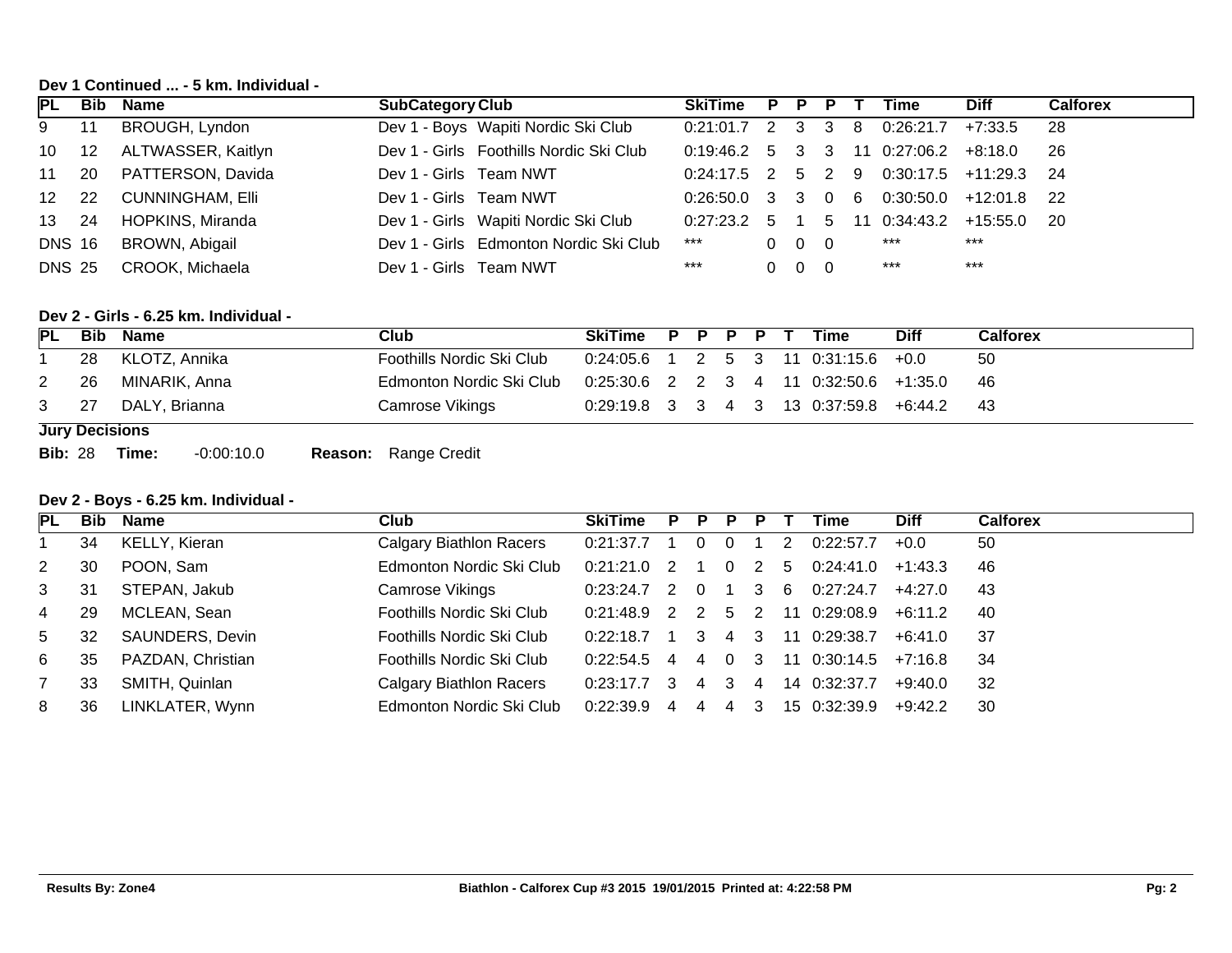# **Senior Girls - 7.5 km. Individual -**

| <b>IPL</b> | <b>Bib</b> | Name                     | Club                      | <b>SkiTime</b>      | P.             | S. | P              |          |     | Time         | <b>Diff</b> | <b>Calforex</b> |
|------------|------------|--------------------------|---------------------------|---------------------|----------------|----|----------------|----------|-----|--------------|-------------|-----------------|
|            | 44         | <b>CHICOINE, Kirsten</b> | Foothills Nordic Ski Club | 0:26:26.9           |                |    |                |          | 4   | 0:29:26.9    | $+0.0$      | 50              |
| 2          | 37         | CHICOINE, Reagan         | Foothills Nordic Ski Club | 0:28:35.8           | $\mathcal{P}$  |    | 2              | <b>O</b> | -5  | 0:32:20.8    | $+2:53.9$   | 46              |
| 3          | 38         | <b>WICHERS, Kerstin</b>  | Camrose Vikings           | 0:33:05.7           |                |    |                | 0        | -4  | 0:35:45.7    | +6:18.8     | 43              |
| 4          | 43         | DEUCHAR, Ashley          | Foothills Nordic Ski Club | 0:31:04.1           |                | 3. |                | 3        | - 8 | 0:37:04.1    | +7:37.2     | 40              |
| 5.         | 39         | TILLEY, Tatiana          | Foothills Nordic Ski Club | $0:30:38.0$ 3 2 3 2 |                |    |                |          |     | 10 0:38:08.0 | $+8.41.1$   | 37              |
| 6          | 40         | SAUVÉ, Élise             | Foothills Nordic Ski Club | 0.29.53.3           | $\mathcal{P}$  |    | 2 3            | $\sim$ 4 | -11 | 0:38:08.3    | $+8.41.4$   | 34              |
|            | -41        | BENNETT, Tia             | Edmonton Nordic Ski Club  | 0:29:46.3           | $\overline{2}$ | 4  | $\overline{2}$ | 4        |     | 12 0:38:46.3 | $+9.19.4$   | 32              |
| 8          | 42         | <b>BURKE, Calista</b>    | Team NWT                  | 0:38:16.0           |                |    |                |          | -8  | 0.44:16.0    | $+14:49.1$  | 30              |

#### **Jury Decisions**

**Bib:** 38 **Time:** -0:00:20.0 **Reason:** Range Credit

# **Master Men - 10 km. Individual -**

| PL             | <b>Bib</b> | Name                  | Club                        | SkiTime P S P         |   |                | -S |    | Time                   | <b>Diff</b> | <b>Calforex</b> |
|----------------|------------|-----------------------|-----------------------------|-----------------------|---|----------------|----|----|------------------------|-------------|-----------------|
|                | 51         | PROUDFOOT, James      | Wapiti Nordic Ski Club      | $0:36:57.7$ 1 1       |   |                |    | -4 | 0:39:57.7              | $+0.0$      | 50              |
| $2^{\circ}$    | 46         | SINGLETON, Bryan      | Edmonton Nordic Ski Club    | $0:36:20.6$ 2 2 2 4   |   |                |    |    | $10$ 0:43:50.6 +3:52.9 |             | 46              |
| 3              | 48         | CISLO, Ray            | Edmonton Nordic Ski Club    | $0:36:15.6$ 3 3 1 4   |   |                |    |    | 11 0:44:30.6           | +4:32.9     | -43             |
| 4              | -47        | KLOTZ, Farley         | Foothills Nordic Ski Club   | $0:39:03.3$ 2 4 1 2 9 |   |                |    |    | $0:45:48.3$ $+5:50.6$  |             | -40             |
| 5 <sup>5</sup> | 50         | TEW, Ryan             | <b>Hinton Nordic Skiers</b> | $0:37:45.5$ 1         |   | 4 3 3          |    |    | 11 0:46:00.5           | +6:02.8     | - 37            |
| 6              | 49         | POIRIER, Greg         | Wapiti Nordic Ski Club      | $0:36:38.3$ 3 4 4     |   |                | 5  |    | 16 0:48:38.3           | +8:40.6     | -34             |
|                | 45         | <b>BORGLUM, Brian</b> | Foothills Nordic Ski Club   | 0:41:03.1 2           | 5 | $\overline{4}$ | 4  |    | 15 0:52:18.1           | +12:20.4 32 |                 |

## **Master Women - 7.5 km. Individual -**

| PL          |     | <b>Bib Name</b>     | Club                                         | SkiTime P S P S T Time |  |  |                                          | <b>Diff</b> | <b>Calforex</b> |
|-------------|-----|---------------------|----------------------------------------------|------------------------|--|--|------------------------------------------|-------------|-----------------|
|             | 56  | KEENLISIDE, Julia   | Edmonton Nordic Ski Club 0:31:06.5 0 3 0 4 7 |                        |  |  | $0:36:21.5$ +0.0                         |             | 50              |
| $2^{\circ}$ | 52  | WILLIAMS, Robyn     | Fast and Fossil                              |                        |  |  | $0:32:05.3$ 3 1 2 3 9 0:38:50.3 +2:28.8  |             | -46             |
| 3           | -54 | JANES, Cori         | Wapiti Nordic Ski Club                       |                        |  |  | $0:35:49.9$ 1 1 0 3 5 0:39:34.9 +3:13.4  |             | - 43            |
| 4           | -53 | HALL, Deborah       | Fast and Fossil                              |                        |  |  | $0.33:59.7$ 4 3 3 4 14 0:44:29.7 +8:08.2 |             | - 40            |
| 5           | 55  | MACCULLOCH, Lynette | Fast and Fossil                              |                        |  |  | $0:36:15.4$ 2 4 4 3 13 0:46:00.4 +9:38.9 |             | 37              |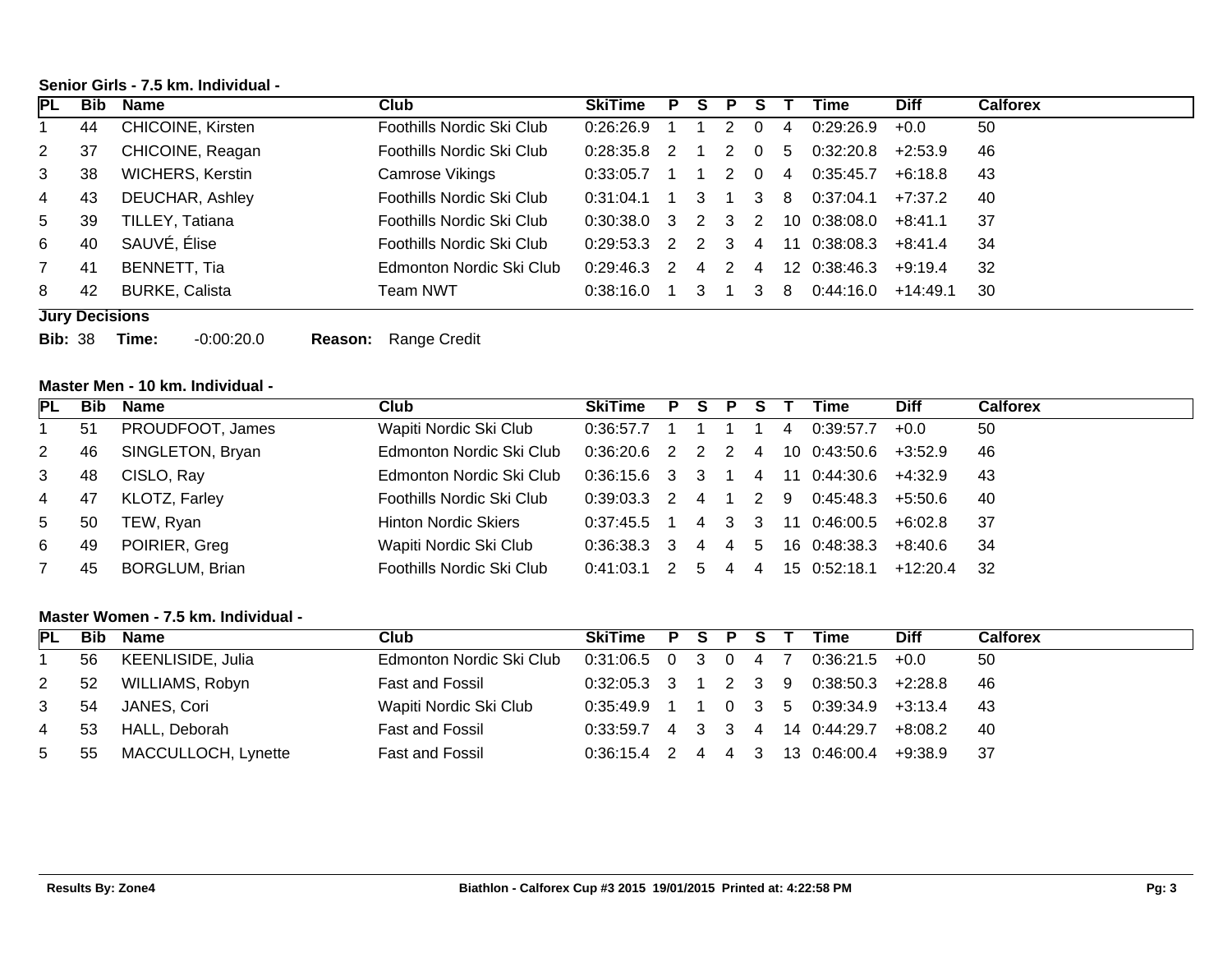# **Sport Women - 7.5 km. Individual -**

| PL | Bib | Name                     | Club            | <b>SkiTime</b>                          | P S P | S. | Time                                      | <b>Diff</b> | Calforex |
|----|-----|--------------------------|-----------------|-----------------------------------------|-------|----|-------------------------------------------|-------------|----------|
|    | 57  | BURKINSHAW-ZELKO, Rachel | Camrose Vikings | $0:38:46.2$ 2 2 2 4 10 $0:46:16.2$ +0.0 |       |    |                                           |             | 50       |
|    | 58  | CORCORAN, Jessica        | Camrose Vikings |                                         |       |    | $0:46:14.3$ 2 4 4 5 15 0:57:29.3 +11:13.1 |             | -46      |

# **Youth Women - 10 km. Individual -**

| <b>PL</b>      | Bib | Name              | Club                           | SkiTime P S P S T     |  |                          |  | <b>Time</b>                                | <b>Diff</b> | <b>Calforex</b> |
|----------------|-----|-------------------|--------------------------------|-----------------------|--|--------------------------|--|--------------------------------------------|-------------|-----------------|
|                | 60  | SEPANDJ, Darya    | Foothills Nordic Ski Club      | $0:35:16.7$ 1 2 1 3 7 |  |                          |  | $0:42:16.7$ +0.0                           |             | 50              |
| $\mathbf{2}$   |     | 62 CHONG, Kendall | BATC- FNSC                     |                       |  |                          |  | $0:35:15.7$ 4 1 1 2 8 0:43:15.7 +59.0      |             | 46              |
| 3 <sup>7</sup> | 59  | RUNNALLS, Ashley  | <b>Calgary Biathlon Racers</b> |                       |  |                          |  | $0.39:28.9$ 2 4 1 3 10 $0.49:28.9$ +7:12.2 |             | -43             |
| <b>DNS 61</b>  |     | GOWLING, Gillian  | <b>Rocky Mountain Racers</b>   | ***                   |  | $0\quad 0\quad 0\quad 0$ |  | ***                                        | ***         |                 |
|                |     |                   |                                |                       |  |                          |  |                                            |             |                 |

# **Junior Women - 12.5 km. Individual -**

| <b>PL</b> | <b>Bib</b> | Name                   | Club            | SkiTime | D |  |      | Time      | <b>Diff</b> | Calforex |
|-----------|------------|------------------------|-----------------|---------|---|--|------|-----------|-------------|----------|
|           | 63         | <b>BURKE, Daniella</b> | Camrose Vikings | 0:59:17 |   |  | - 82 | 1:07:17.0 | $+0.0$      | 50       |

# **Women - 15 km. Individual -**

| PL | --<br>Bit | Name                     | <b>Club</b>                 | ume<br>וחכ |  |  | ⊺ıme                          | ---<br>Diti | ີີາlfore.            |
|----|-----------|--------------------------|-----------------------------|------------|--|--|-------------------------------|-------------|----------------------|
|    | h۷        | $\sim$<br>VIA<br>- NGC 1 | $\sim$ $\sim$<br>ບວວມ<br>aa | <br>мι     |  |  | $\overline{\phantom{a}}$<br>. | TU.U        | $\sim$ $\sim$<br>່ວບ |

# **Youth Men - 12.5 km. Individual -**

| <b>PL</b>       | <b>Bib</b> | Name                        | Club                           | <b>SkiTime</b>  | P   | S.       | P  |   |                 | Time      | <b>Diff</b> | <b>Calforex</b> |
|-----------------|------------|-----------------------------|--------------------------------|-----------------|-----|----------|----|---|-----------------|-----------|-------------|-----------------|
|                 | 73         | CHURCHILL, Ben              | <b>Calgary Biathlon Racers</b> | 0:35:18.8       |     | $\Omega$ |    |   | 3               | 0:38:18.8 | $+0.0$      | 50              |
| $\overline{2}$  | 65         | <b>BOCHKARNIKOV, Sergey</b> | <b>Calgary Biathlon Racers</b> | $0:35:24.0$ 0   |     |          |    |   | 4               | 0:39:24.0 | +1:05.2     | 46              |
| 3               | 76         | BERLING, Chad               | <b>Calgary Biathlon Racers</b> | 0:38:57.6       |     | 2        |    |   | 5               | 0:43:57.6 | +5:38.8     | 43              |
| 4               | 72         | MUNRO, Wesley               | <b>Calgary Biathlon Racers</b> | $0:38:41.5$ 2   |     | $\Omega$ | -2 |   | 6               | 0:44:41.5 | $+6:22.7$   | 40              |
| 5               | 75         | RUNNALLS, Adam              | <b>Calgary Biathlon Racers</b> | $0:35:50.2$ 2   |     | -2       |    |   | 9               | 0:44:50.2 | +6:31.4     | 37              |
| 6               | 74         | CHAMBERS, Jakob             | <b>Calgary Biathlon Racers</b> | $0:36:25.0$ 2 3 |     |          |    | 3 | -9              | 0:45:25.0 | +7:06.2     | 34              |
| 7               | 69         | LIRETTE, Andrew             | Team NWT                       | 0:40:49.9       | - 0 | 3        | 0  | 2 | 5               | 0:45:49.9 | $+7:31.1$   | 32              |
| 8               | 71         | EGAN, Connor                | <b>Calgary Biathlon Racers</b> | 0:39:57.5       |     | 3        |    |   | 6               | 0:45:57.5 | $+7:38.7$   | 30              |
| 9               | 66         | <b>BRIAND, Stephane</b>     | <b>Hinton Nordic Skiers</b>    | 0:43:45.4       | - 0 |          |    |   | 4               | 0:47:45.4 | +9:26.6     | 28              |
| 10              | 68         | SAUNDERS, Brad              | Foothills Nordic Ski Club      | 0:40:01.7       |     |          | 3  | 3 | 9               | 0:49:01.7 | $+10:42.9$  | -26             |
| 11              | 70         | <b>MACDONELL, Curtis</b>    | Foothills Nordic Ski Club      | 0:44:47.7       |     | 4        | 3  | 4 | 12 <sup>°</sup> | 0:56:47.7 | $+18:28.9$  | 24              |
| 12 <sup>°</sup> | 67         | CROOK, Kjel                 | <b>Team NWT</b>                | 0:47:39.4       |     |          | 3  | 4 | 11              | 0:58:39.4 | +20:20.6    | 22              |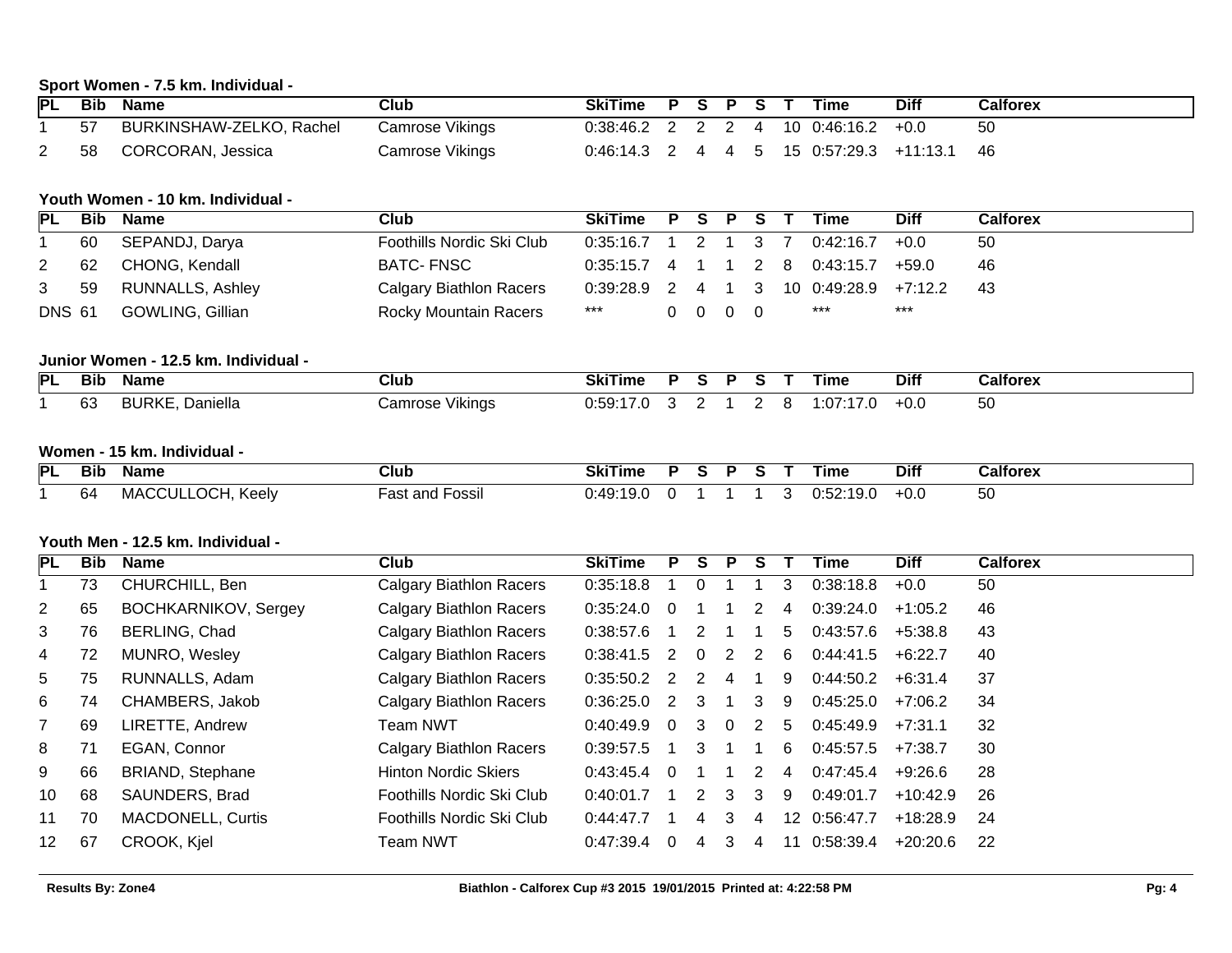# **Youth Men Continued ... - 12.5 km. Individual -**

| <b>PI</b>             | --<br>Bit | Name         | Club                 | ----<br>SkiTime                                  |  |  | __  | ⊺ıme                             | <b>Diff</b>        | Calforex |
|-----------------------|-----------|--------------|----------------------|--------------------------------------------------|--|--|-----|----------------------------------|--------------------|----------|
| $\overline{A}$<br>' ~ |           | Clell<br>OOK | Team NW <sup>-</sup> | יΩ⊿יר.<br>$\prime\prime\prime$<br>, , , , ,<br>. |  |  | . . | $\cdot$ r<br>-44<br>$\cdot$<br>— | 0.25<br>ے.دے-<br>. | ററ<br>۷۷ |

# **Junior Men - 15 km. Individual -**

| PL         | --<br>Bit          | Name      | Club               | SKI<br>ı ıme |  |  | ⊺ıme | <b>Diff</b> | alforex |
|------------|--------------------|-----------|--------------------|--------------|--|--|------|-------------|---------|
| <b>DNS</b> | 70<br>$\mathbf{r}$ | Ber<br>,, | `amros⊾<br>Vikinas | $***$        |  |  |      | ***         |         |

# **Men - 20 km. Individual -**

| <b>PL</b>     |                       | <b>Bib Name</b>         | Club                    | SkiTime P S P S T Time |  |  |  |  |               |                                                   | <b>Diff</b> | <b>Calforex</b> |
|---------------|-----------------------|-------------------------|-------------------------|------------------------|--|--|--|--|---------------|---------------------------------------------------|-------------|-----------------|
| $\mathbf{1}$  | 79                    | CHISHOLM, Andrew        | Canmore Nordic Ski Club | $0.55:51.7$ 1 1 0 1 3  |  |  |  |  |               | 0:58:51.7                                         | $+0.0$      | 50              |
| $\mathbf{2}$  | -82                   | POFFENROTH, William     | Rocky Mountain Racers   | $0.57:40.2$ 0 1 1 2 4  |  |  |  |  |               | $1:01:40.2$ +2:48.5                               |             | -46             |
| $\mathbf{3}$  | 83                    | THOMPSON, Beau          | Rocky Mountain Racers   |                        |  |  |  |  |               | $1:03:23.7$ 2 1 0 1 4 1:07:23.7 +8:32.0           |             | -43             |
| 4             | -80                   | <b>ECCLESTON, Sasha</b> | Camrose Vikings         |                        |  |  |  |  |               | 1:07:37.6  1  3  1  4  9  1:16:37.6  +17:45.9  40 |             |                 |
| <b>DSQ 81</b> |                       | SKINSTAD, Kai           | Rocky Mountain Racers   | $***$                  |  |  |  |  | 2 2 2 2 8 *** |                                                   | ***         |                 |
|               | <b>Jury Decisions</b> |                         |                         |                        |  |  |  |  |               |                                                   |             |                 |

**Bib:** 81 **Time: Reason:** Rule 5.6 h - deviated from marked course

## **Senior Boys - 7.5 km. Individual -**

| <b>PL</b>       | Bib | <b>Name</b>           | Club                           | <b>SkiTime</b> | P                          | S.             | P.             | S. |    | Time         | <b>Diff</b> | <b>Calforex</b> |
|-----------------|-----|-----------------------|--------------------------------|----------------|----------------------------|----------------|----------------|----|----|--------------|-------------|-----------------|
|                 | 92  | HULSMAN, Thomas       | Foothills Nordic Ski Club      | 0:23:58.3      | 3                          |                |                |    | 6  | 0:28:28.3    | $+0.0$      | 50              |
| $\mathbf{2}$    | 89  | GOBEIL, Jerome        | <b>Calgary Biathlon Racers</b> | 0:24:47.0      | $\Omega$                   | 2              |                | 2  | 5  | 0:28:32.0    | $+3.7$      | 46              |
| 3               | 87  | SINGLETON, Mark       | Edmonton Nordic Ski Club       | 0:24:30.0      | 2                          |                | $\Omega$       | 3  | 6  | 0:29:00.0    | $+31.7$     | 43              |
| 4               | 97  | WALCH, Ben            | Foothills Nordic Ski Club      | 0:24:45.7      | $\overline{\phantom{a}}$ 2 | 2              |                | 2  |    | 0:30:00.7    | $+1:32.4$   | 40              |
| 5               | 88  | STUSHNOFF, Thomas     | Foothills Nordic Ski Club      | 0:24:37.5      | 2                          | 3              |                | 2  | 8  | 0:30:37.5    | $+2:09.2$   | 37              |
| 6               | 93  | <b>CORBEIL, Marek</b> | <b>Hinton Nordic Skiers</b>    | 0:26:15.3      | -3                         |                | $\Omega$       | 2  | -6 | 0:30:45.3    | $+2:17.0$   | 34              |
| $\overline{7}$  | 95  | GOLDHAWK, Kieran      | Calgary Biathlon Racers        | 0:25:10.9      | $\overline{2}$             | 3              |                | 2  | 8  | 0:31:10.9    | +2:42.6     | 32              |
| 8               | 94  | SYMBALUK, Matt        | <b>Hinton Nordic Skiers</b>    | 0:27:31.0      |                            | $\overline{2}$ | $\overline{2}$ | 0  | 5  | 0:31:16.0    | $+2:47.7$   | 30              |
| 9               | 98  | FAID, Remington       | <b>Hinton Nordic Skiers</b>    | 0:27:43.1      |                            | $\mathcal{P}$  |                |    | 5  | 0:31:28.1    | $+2:59.8$   | 28              |
| 10              | 86  | ALTWASSER, Nicholas   | Foothills Nordic Ski Club      | 0:24:35.5      | $\overline{2}$             | 3              | 4              |    |    | 10 0:32:05.5 | $+3:37.2$   | 26              |
| 11              | 96  | GILLILAND, Rory       | Foothills Nordic Ski Club      | 0:27:01.8      | 2                          | 3              |                | 2  | 8  | 0:33:01.8    | $+4:33.5$   | 24              |
| 12 <sup>°</sup> | 91  | PADGHAM, Eric         | Foothills Nordic Ski Club      | 0:25:21.9      | 5                          | 3              | $\mathcal{P}$  |    | 11 | 0:33:36.9    | $+5:08.6$   | 22              |
| 13              | 90  | MANN, Taij            | Edmonton Nordic Ski Club       | 0:26:19.1      | 4                          | 2              |                | 3  |    | 10 0:33:49.1 | $+5:20.8$   | 20              |